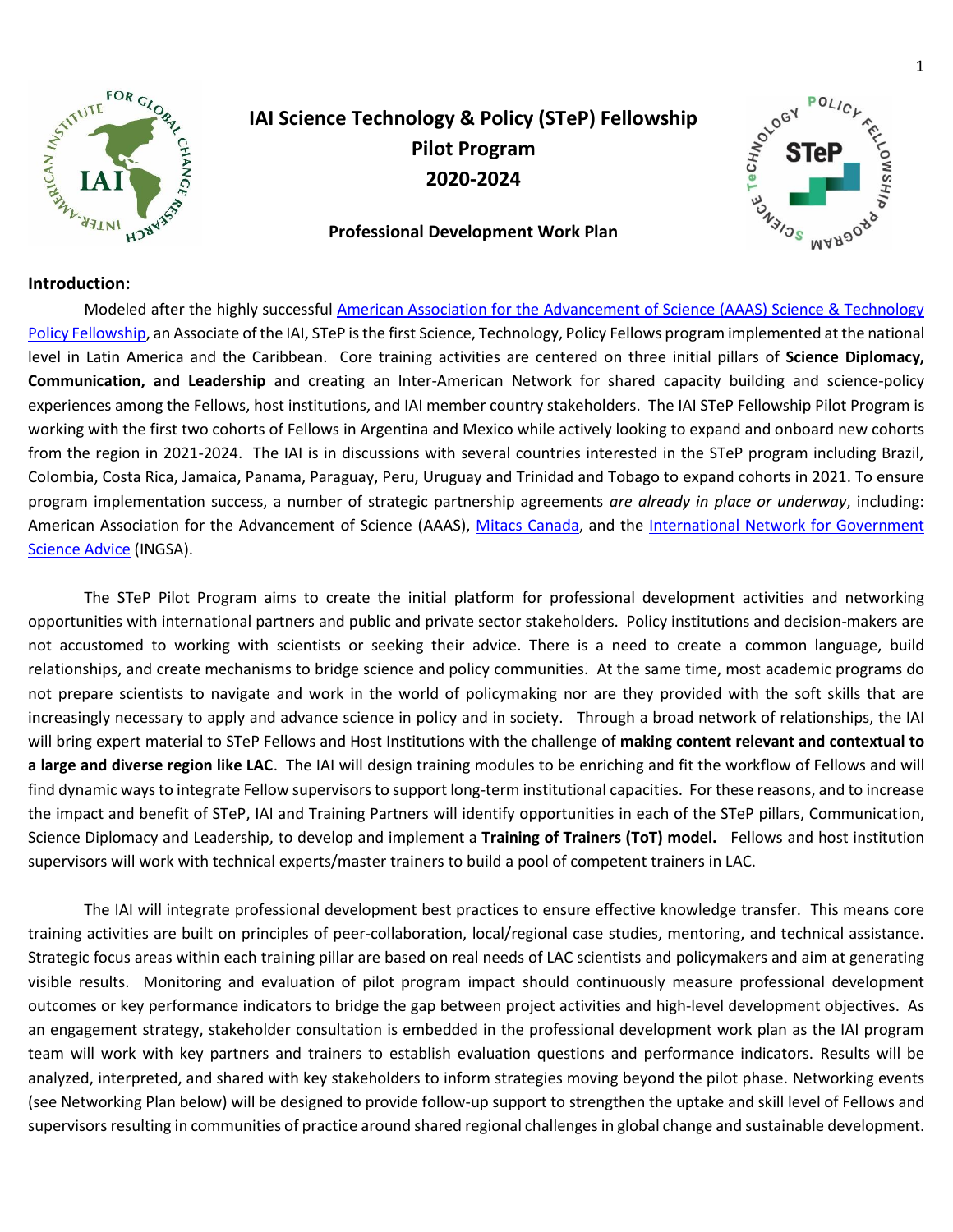**Professional Development Specific Objective:** Develop and provide a two-year professional development program of core training activities tailored for scientists and policy makers working in Latin America and the Caribbean in the pillar areas of Communication, Science Diplomacy, and Leadership.

# **Training Pillar Core Activities 2020-2024:**

*Goal A.* Develop in collaboration with Key Partners or Trainers one training activity/2 years in each of the following strategic focus areas:

| Pillar                   | Aim                                                                                                                                                                                                                                                  | <b>Core Training Activity</b>                                                    |
|--------------------------|------------------------------------------------------------------------------------------------------------------------------------------------------------------------------------------------------------------------------------------------------|----------------------------------------------------------------------------------|
| <b>Science Diplomacy</b> | Learn the fundamentals of science policy, advisement,<br>and diplomacy as well as how the three are inherently<br>interconnected and applied in LAC.                                                                                                 | Science Diplomacy in LAC Introduction                                            |
|                          |                                                                                                                                                                                                                                                      | Science Advisement & Policy in LAC Introduction                                  |
|                          |                                                                                                                                                                                                                                                      | Series: Application of Science Diplomacy in LAC                                  |
| Communication            | Learn the fundamental skills of professional, digital, and<br>science communication and actively practice techniques<br>for credible, clear, and consistent communication that is<br>easily understood by targeted audiences of non-<br>specialists. | Introduction to Science Communication for Scientists                             |
|                          |                                                                                                                                                                                                                                                      | Science Communication Workshop: How to Write an<br><b>Effective Policy Brief</b> |
|                          |                                                                                                                                                                                                                                                      | #SciComm Digital Communication                                                   |
|                          |                                                                                                                                                                                                                                                      | <b>Professional Communication</b>                                                |
| Leadership               | Build skills using a transdisciplinary approach to work<br>collaboratively with diverse stakeholders to inform policy<br>makers and co-create strategic visions for problem-<br>solving in global change and sustainable development.                | Leadership for Sustainable Development/Global<br>Change Introduction             |
|                          |                                                                                                                                                                                                                                                      | Discussion Series/Panel: Scientific Leadership in LAC                            |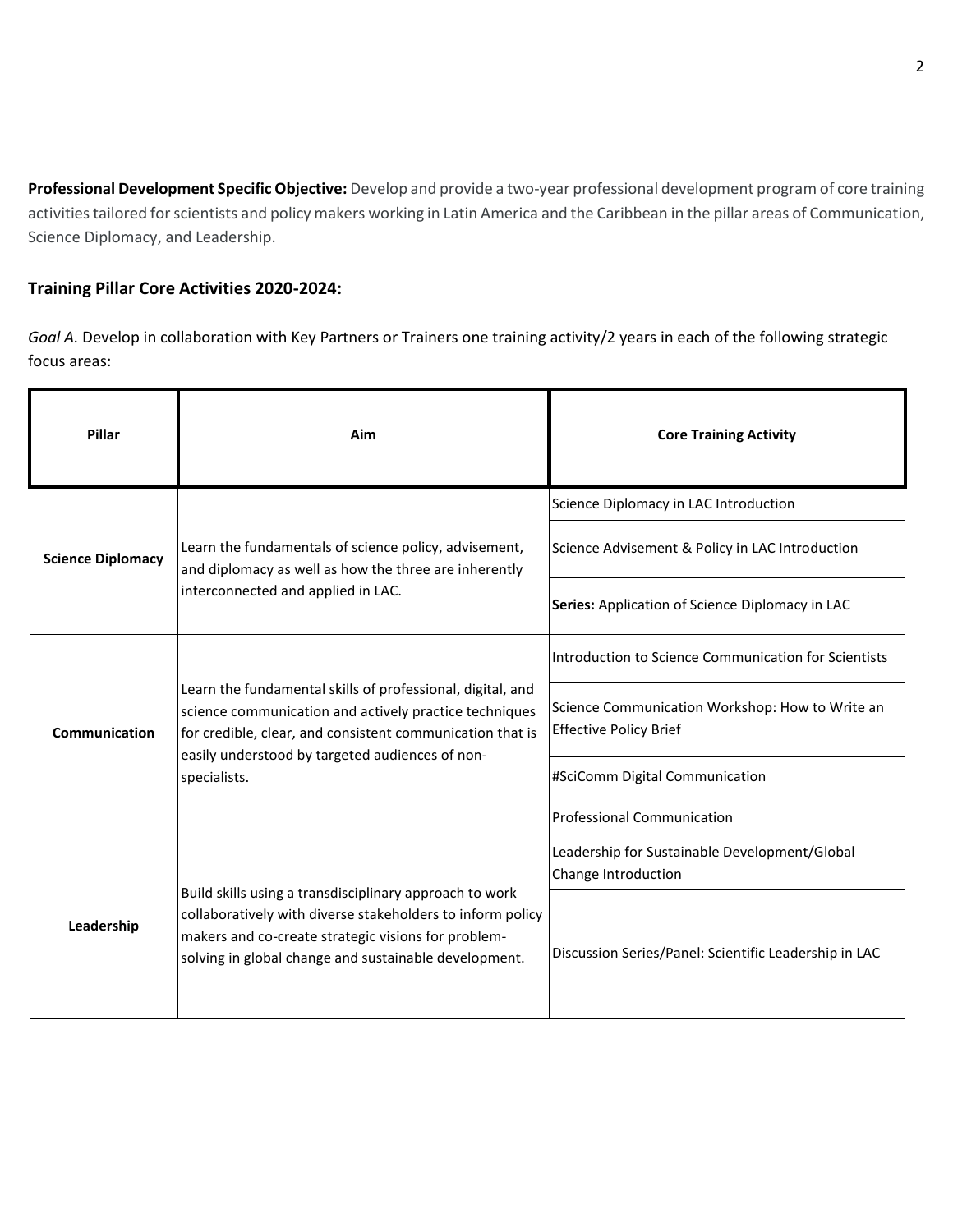*Goal B:* Identify with Key Partners or Trainers specific learning objectives, evaluation questions and indicators (KPI) for core training activities in each STeP pillar.

### **I. Communication**

*Aim:* STeP fellows (and Host organization supervisors) will learn the fundamental skills of professional, digital, and science communication and actively practice techniques for credible, clear, and consistent communication that is easily understood by a target audience of non-specialists.

| <b>Core Training</b><br><b>Activity</b>                                                                        | <b>Audience</b>                                    | <b>Specific Learning Objectives</b>                                                                                                                                                                                                                                                                                                                                                                  | <b>Evaluation Questions/KPI</b>                                                                                                                                                                                                                                                                                                                                                                                                                          |
|----------------------------------------------------------------------------------------------------------------|----------------------------------------------------|------------------------------------------------------------------------------------------------------------------------------------------------------------------------------------------------------------------------------------------------------------------------------------------------------------------------------------------------------------------------------------------------------|----------------------------------------------------------------------------------------------------------------------------------------------------------------------------------------------------------------------------------------------------------------------------------------------------------------------------------------------------------------------------------------------------------------------------------------------------------|
|                                                                                                                |                                                    |                                                                                                                                                                                                                                                                                                                                                                                                      |                                                                                                                                                                                                                                                                                                                                                                                                                                                          |
| Introduction to<br><b>Science</b><br><b>Communication for</b><br><b>Scientists</b>                             | virtual in 2020 for<br>Fellows +<br>Supervisors    | 1. How to read and engage with an<br>audience (specifically non-academic)<br>2. Improve public speaking (storytelling):<br>be more identifiable, create analogies<br>and personal stories, lose the lingo,<br>generate curiosity, lead with impact and<br>value<br>3. Develop and practice your personal<br>"elevator speech/pitch" and how to<br>promote yourself and the value of your<br>science. | 1. Elevator pitch/introduction presentation<br>after training will be recorded and compared<br>to recorded presentation from STeP Launch<br>Event. Build out a participatory activity<br>where mentors/supervisors provide<br>feedback or score pitches/intros.<br>2. Fellow and Supervisor will prepare and<br>share a Bio and Work Plan appropriate for<br>non-academic audiences which will serve for<br>any future speaking events, conferences etc. |
| <b>Science</b><br>Communication<br><b>Workshop: How to</b><br><b>Write an Effective</b><br><b>Policy Brief</b> | virtual in 2020 for<br>Fellows +<br>Supervisors    | 1. Learn the basic components of a policy<br>brief and techniques for effective writing,<br>including regional specific examples.<br>2. Tips for distribution and engagement.                                                                                                                                                                                                                        | After completing training activity Fellows<br>will draft a brief and distribution strategy to<br>implement as part of their impact/work<br>plan. Compare initial policy briefs of fellows<br>with post-training briefs.                                                                                                                                                                                                                                  |
| #SciComm Digital<br>Communication                                                                              | Fellows +<br>Supervisors +<br>Expanded<br>Audience | 1. Learn to curate digestible, real time<br>content and build community.<br>2. How to become an influencer on<br>Twitter, Instagram, Facebook, LinkedIn.                                                                                                                                                                                                                                             | To be determined                                                                                                                                                                                                                                                                                                                                                                                                                                         |
| Professional<br>Communication                                                                                  | virtual in 2020 for<br>Fellows +<br>Supervisors    | 1. Build skills for communicating in the<br>workplace or at professional events,<br>meetings, conferences, etc. (i.e. conflict<br>resolution, facilitation, negotiation).<br>2. How to run/chair a meeting.<br>3. How to coordinate/lead a team.                                                                                                                                                     | 1. Capacity scorecard to measure abilities<br>before and after training.                                                                                                                                                                                                                                                                                                                                                                                 |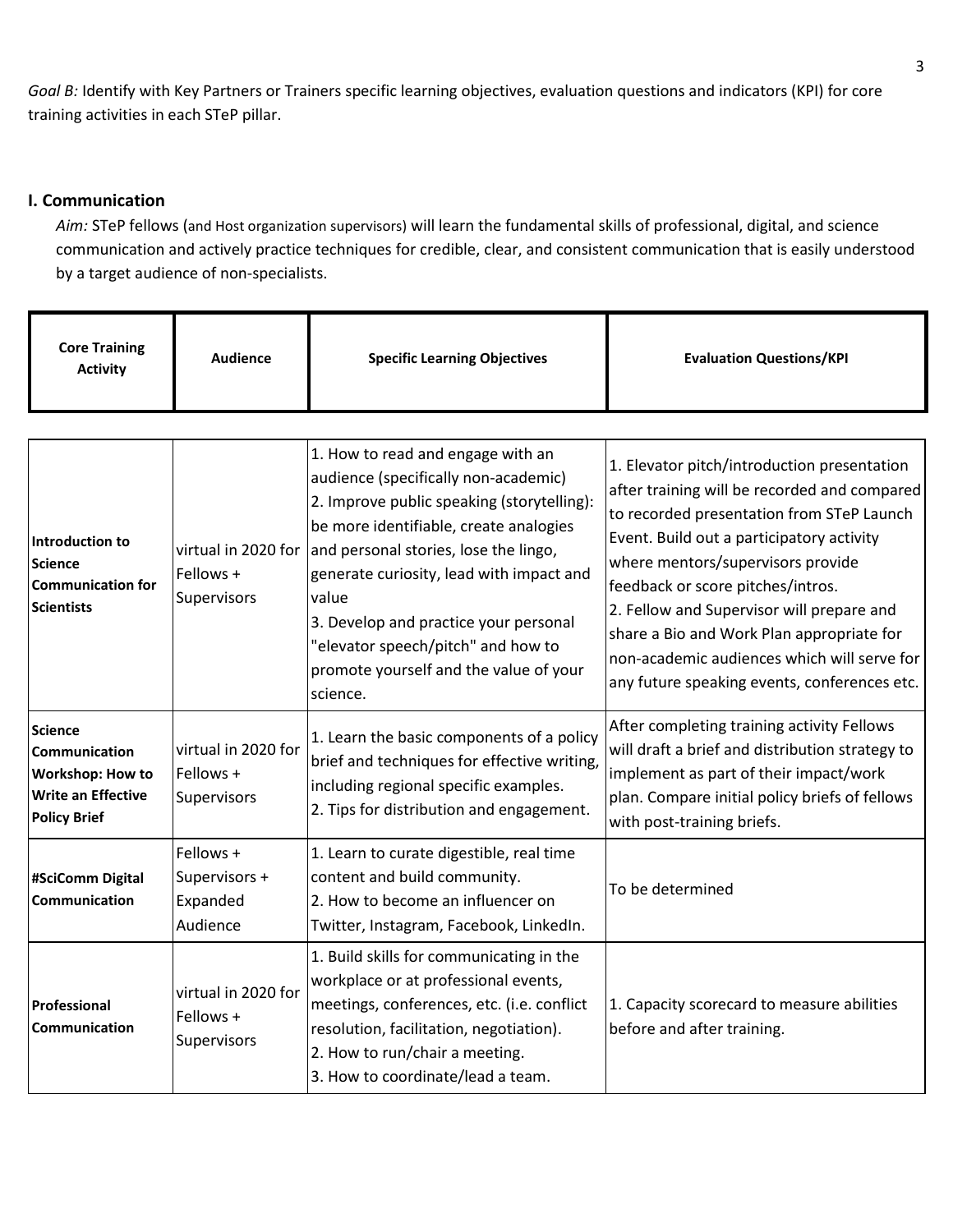# **II. Science Diplomacy**

*Aim:* STeP Fellows will learn the fundamentals of science policy, advisement, and diplomacy as well as how the three are inherently interconnected and applied in LAC.

| <b>Core Training</b><br><b>Activity</b>                                    | <b>Audience</b>                                                                                       | <b>Specific Learning Objectives</b>                                                                                                                                                                                                                                                                                                                                                                                                                                                                                                                                                                                                                                                                                                                                                                                                                           | <b>Evaluation Questions/KPI</b> |
|----------------------------------------------------------------------------|-------------------------------------------------------------------------------------------------------|---------------------------------------------------------------------------------------------------------------------------------------------------------------------------------------------------------------------------------------------------------------------------------------------------------------------------------------------------------------------------------------------------------------------------------------------------------------------------------------------------------------------------------------------------------------------------------------------------------------------------------------------------------------------------------------------------------------------------------------------------------------------------------------------------------------------------------------------------------------|---------------------------------|
| <b>Science Diplomacy in</b><br><b>LAC Introduction</b>                     | virtual in 2020 for<br>Fellows +<br>Supervisors                                                       | 1. What are the different approaches to<br>Science Diplomacy (national, regional,<br>thematic)?<br>2. What are the skills needed for effective<br>science diplomacy?<br>3. Understand the three uses of science<br>diplomacy:<br>a) Science is seen as a tool to inform foreign<br>policy objectives with scientific advice.<br>b) Science to facilitate international science<br>cooperation, which involves the participation<br>of international stakeholders to develop<br>large-scale projects with larger infrastructure<br>in cases where costs and risks go beyond any<br>one country's abilities. Science that supports<br>international, multilateral environmental<br>agreements, conventions, and frameworks<br>c) Science for diplomacy and describes the<br>use of science cooperation to improve<br>international relations between countries. | To be determined                |
| <b>Science Advisement</b><br>& Policy in LAC<br>Introduction               | virtual in 2020 for<br>Fellows +<br>Supervisors                                                       | 1. Develop a clear understanding of the<br>definitions of science policy, advisement and<br>diplomacy.<br>2. Understand who are the key stakeholders?<br>What is the science-policy-society interface<br>and why is it so important?                                                                                                                                                                                                                                                                                                                                                                                                                                                                                                                                                                                                                          | To be determined                |
| <b>Series: Application of</b><br><b>Science Diplomacy in</b><br><b>LAC</b> | virtual in 2020 for<br>Fellows +<br>Supervisors +<br>expanded audience<br>(decision/policy<br>makers) | 1. Create awareness through a variety of case<br>studies the practical application of Science<br>Diplomacy in LAC.<br>2. Share lessons learned from each case<br>study.<br>3. Understand the synergies between science<br>policy/advisement/diplomacy.                                                                                                                                                                                                                                                                                                                                                                                                                                                                                                                                                                                                        | To be determined                |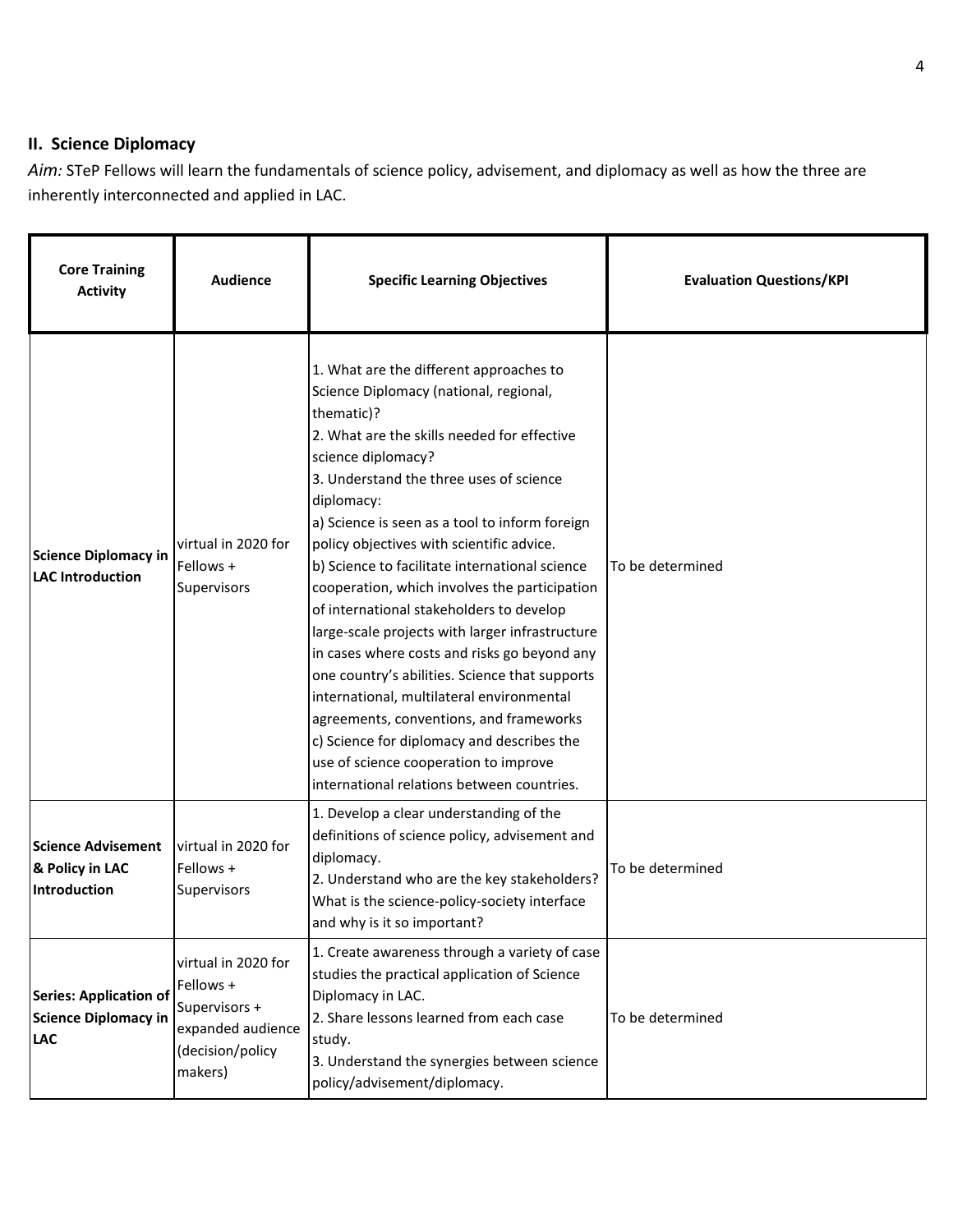#### **III. Leadership**

*Aim:* STeP fellows (and Host organization supervisors) will build skills using a transdisciplinary (TD) approach to work collaboratively with diverse stakeholders to inform policy makers and co-create strategic visions for problem-solving in global change and sustainable development. TD is a novel approach to research and training that is problem driven and solutions oriented, integrating knowledge, tools, and ways of thinking from multiple disciplines and societal actors (including decision makers) to provide useful and actionable information for end users (policy makers, local communities, indigenous peoples, stakeholders, etc.). However, there is a marked lack of consensus, if not understanding, on what constitutes TD research, particularly in the context of Latin America and the Caribbean (LAC). The IAI aims to contribute to this body of knowledge and practice through TD training and collaborative development of training materials tailored for the region.

| <b>Core Training</b><br><b>Specific Learning Objectives</b><br><b>Evaluation Questions/KPI</b><br>Audience<br><b>Activity</b> |  |
|-------------------------------------------------------------------------------------------------------------------------------|--|
|-------------------------------------------------------------------------------------------------------------------------------|--|

| Leadership for<br><b>Sustainable</b><br>Development/<br><b>Global Change</b><br><b>Introduction</b> | Fellows +<br>Supervisors                               | 1. Understand the significance of the<br>Transdisciplinary Approach including best<br>practices and methods based on lessons<br>learned from previous global change research<br>and policy applications.<br>2. Learn how to strategize, empower, engage,<br>manage teams, delegate work, motivate and<br>inspire, and encourage collaboration for<br>global change.<br>4. Learn the foundations of leadership for<br>global change: Innovation and design<br>thinking, Barriers and opportunities for social<br>change. | To be determined |
|-----------------------------------------------------------------------------------------------------|--------------------------------------------------------|-------------------------------------------------------------------------------------------------------------------------------------------------------------------------------------------------------------------------------------------------------------------------------------------------------------------------------------------------------------------------------------------------------------------------------------------------------------------------------------------------------------------------|------------------|
| <b>Discussion</b><br>Series/Panel:<br><b>Scientific Leadership</b><br>in LAC                        | Fellows +<br>Supervisors +<br><b>Expanded Audience</b> | Learn from a panel of scientists/policymakers<br>in leadership positions in Latin America &<br>Caribbean their candid experiences in both<br>science and policy worlds.                                                                                                                                                                                                                                                                                                                                                 | To be determined |

*Goal C:* Develop in collaboration with key partner(s)/trainers background/introductory materials, and potential activities to share with attendees before each training event. Maintain materials in a cloud-based platform for easy reference post training (necessary infrastructure for developing Training of Trainers modules). [See Draft Reference Library](https://docs.google.com/document/d/172F6kwyNtLj1DuXpv4Ekx-HSbo6nd9r9xyy8ehcV2ys/edit?usp=sharing)